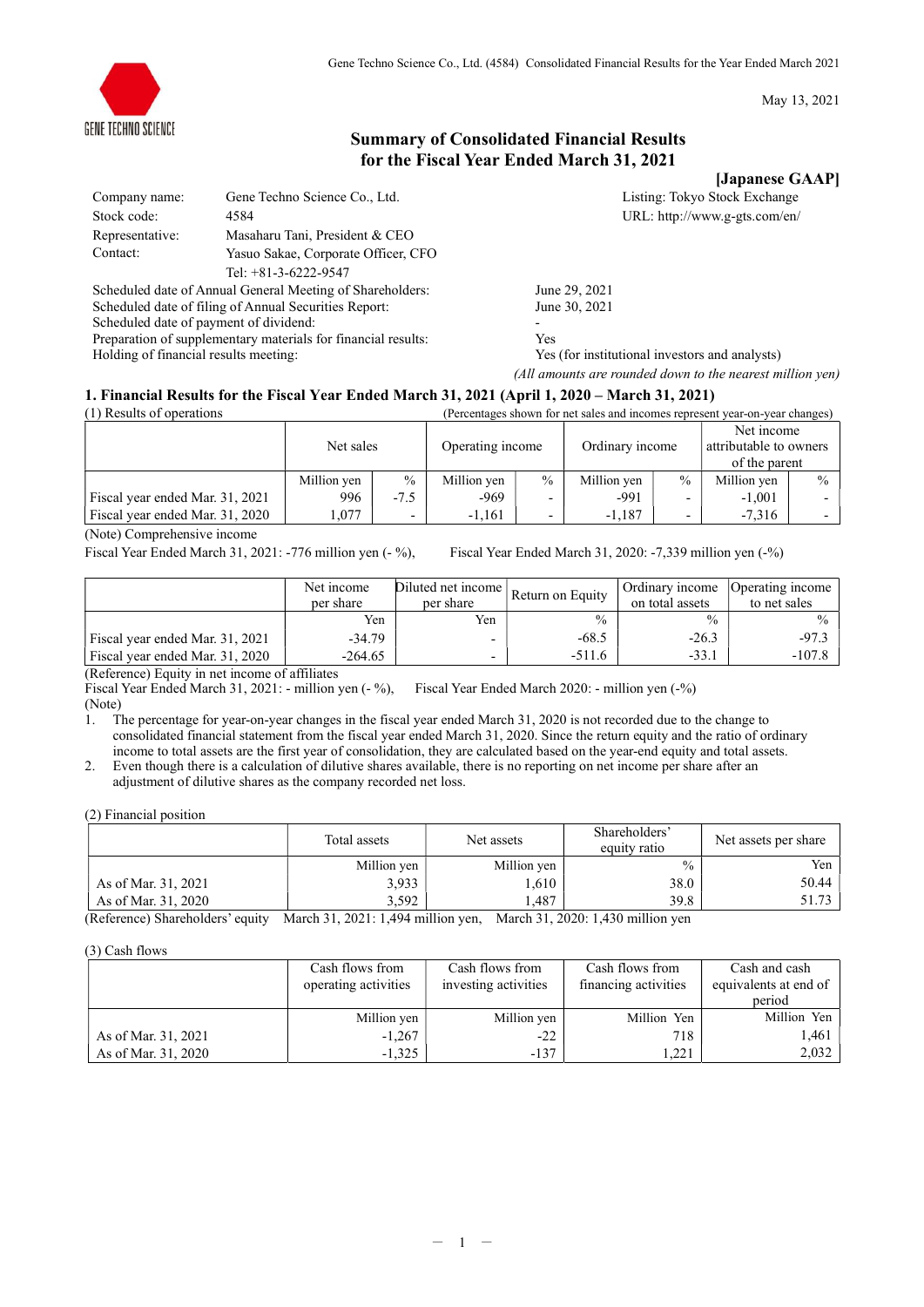#### Gene Techno Science Co., Ltd. (4584) Consolidated Financial Results for the Year Ended March 2021

### 2. Dividends

|                                                 |        |                   | Dividend per share |                            |       | Dividend                 | Dividend on                    |            |
|-------------------------------------------------|--------|-------------------|--------------------|----------------------------|-------|--------------------------|--------------------------------|------------|
|                                                 | 10-end |                   |                    | 2Q-end   3Q-end   Year-end | Total | Total dividends          | payout ratio<br>(Consolidated) | net assets |
|                                                 | Yen    | Yen               | Yen                | Yen                        | Yen   | Million Yen              | $\frac{0}{0}$                  | $\%$       |
| Fiscal year ended Mar. 31, 2020                 | -      | 0.00              | -                  | 0.00                       | 0.00  | $\overline{\phantom{0}}$ |                                |            |
| Fiscal year ended Mar. 31, 2021                 |        | 0.00 <sub>1</sub> |                    | 0.00                       | 0.00  | -                        |                                |            |
| Fiscal year ending Mar. 31, 2022<br>(forecasts) | -      | 0.00 <sub>1</sub> | -                  | 0.00                       | 0.00  |                          |                                |            |

### 3. Consolidated Forecast for the Fiscal Year Ending March 31, 2022 (April 1, 2021 – March 31, 2022)

| (Percentages represent year-on-year changes) |           |             |      |                  |      |                 |               |                                                       |               |                         |
|----------------------------------------------|-----------|-------------|------|------------------|------|-----------------|---------------|-------------------------------------------------------|---------------|-------------------------|
|                                              |           | Net sales   |      | Operating income |      | Ordinary income |               | Net income<br>attributable to<br>owners of the parent |               | Net income<br>per share |
|                                              |           | Million yen | $\%$ | Million yen      | $\%$ | Million yen     | $\frac{0}{0}$ | Million ven                                           | $\frac{0}{0}$ | Yen i                   |
|                                              | Full year | ,900        | 90.7 | $-1,720$         | -    | $-1,740$        |               | $-1.741$                                              |               | $-58.18$                |

(Note) Forecast for the fiscal year is only described as the Company controls business performance on an annual basis.

### \* Notes

1. Changes in significant subsidiaries during the period (change in specified subsidiaries which accompanies a change in the range of consolidation): Yes

New: None

Excluded: Advanced Cell Technology and Engineering Ltd.

- 2, Changes in accounting policies and accounting-based estimates, and restatements
	- a. Changes in accounting policies due to revisions in accounting standards, others: None
	- b. Changes in accounting policies other than a) above: None
	- c. Changes in accounting-based estimates: None
	- d. Restatements: None
- 3. Number of outstanding shares (common stock)
	- a. Number of shares outstanding at the end of period (including treasury shares)
		- At the end of the fiscal year ended March 31, 2021: 29,622,847 shares

At the end of the fiscal year ended March 31, 2020: 27,646,986 shares

b. Number of treasury shares at the end of period

At the end of the fiscal year ended March 31, 2021: 92 shares

At the end of the fiscal year ended March 31, 2020: 92 shares

c. Average number of shares outstanding during the period

- At the end of the fiscal year ended March 31, 2021: 28,788,906 shares
- At the end of the fiscal year ended March 31, 2020: 27,645,408 shares

(Reference) Summary of Parent Company (GTS only) Performance Parent Company (GTS only) performance of the Fiscal Year Ended March 31, 2021 (April 1, 2020 – March 31, 2021)

| Parent Company (GTS only) business performance<br>(1) |             |        | (Percentages shown for net sales and incomes represent year-on-year changes) |               |                 |               |             |               |
|-------------------------------------------------------|-------------|--------|------------------------------------------------------------------------------|---------------|-----------------|---------------|-------------|---------------|
|                                                       | Net sales   |        | Operating income                                                             |               | Ordinary income |               | Net income  |               |
|                                                       | Million yen | $\%$   | Million yen                                                                  | $\frac{0}{0}$ | Million yen     | $\frac{0}{0}$ | Million yen | $\frac{0}{0}$ |
| Fiscal year ended Mar. 31, 2021                       | 967         | 0.3    | $-780$                                                                       |               | $-956$          |               | $-1.001$    |               |
| Fiscal year ended Mar. 31, 2020                       | 964         | $-5.6$ | $-969$                                                                       |               | $-1.007$        |               | $-7.316$    |               |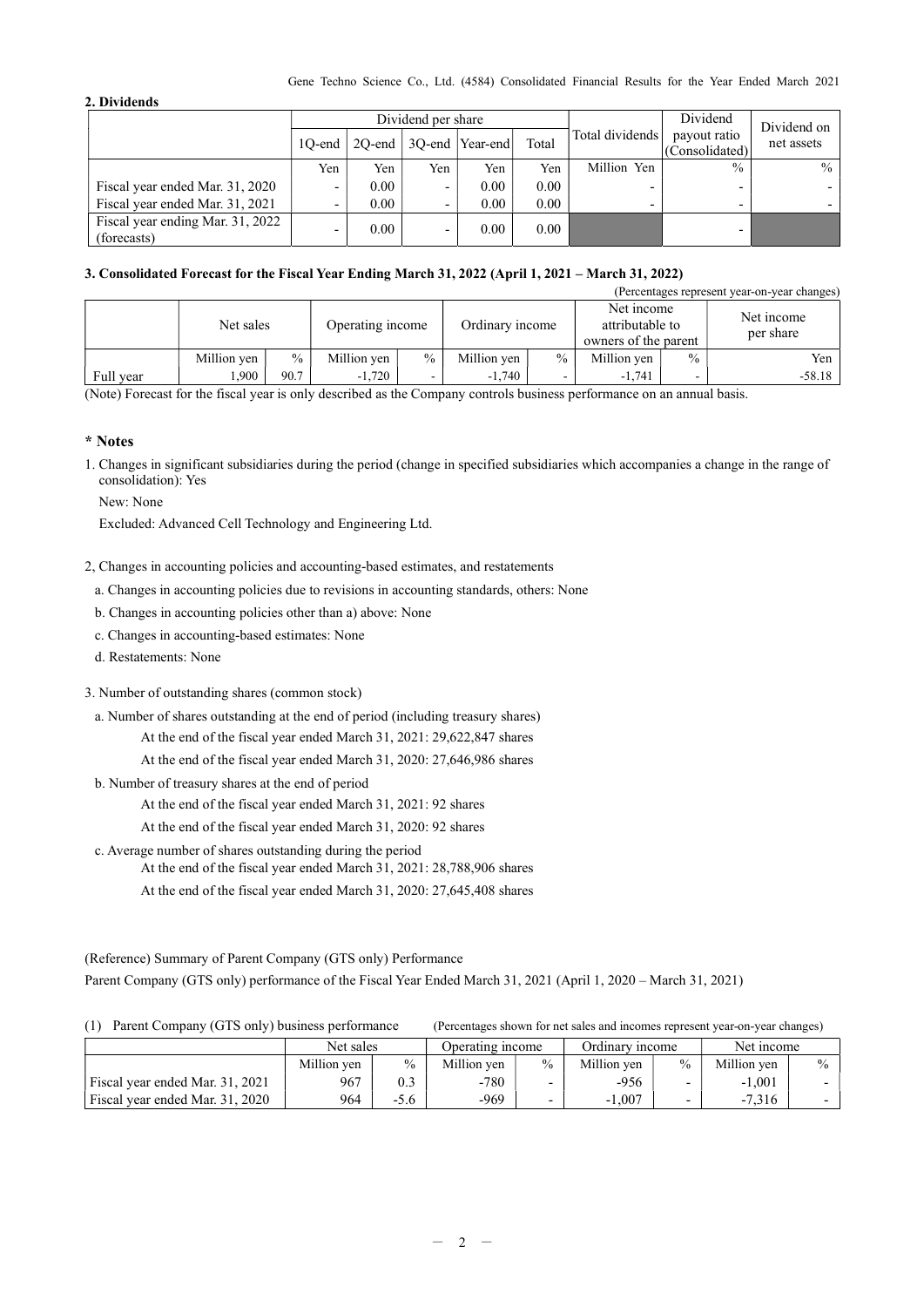|                                 | Net income<br>per share | Diluted net income<br>per share |
|---------------------------------|-------------------------|---------------------------------|
|                                 | Yen                     | Yen                             |
| Fiscal year ended Mar. 31, 2021 | $-34.79$                |                                 |
| Fiscal year ended Mar. 31, 2020 | $-264.65$               |                                 |

### (2) Parent Company (GTS only) Financial position

| Million yen<br>Million yen<br>3,897<br>.610 |               |       |
|---------------------------------------------|---------------|-------|
|                                             | $\frac{0}{0}$ | Yen   |
| As of Mar. 31, 2021                         | 38.3          | 50.44 |
| 1,487<br>As of Mar. 31, 2020<br>3.524       | 40.6          | 51.73 |

(Reference) Shareholders' equity March 31, 2021: 1,494 million yen, March 31, 2020: 1,430 million yen

\*This summary report on the Company's financial statements is not subject to audit procedures.

\*Cautionary statement with respect to forward-looking statements, and other special items

(Notes to information regarding future)

Forecasts regarding future performance in these materials are based on assumptions judged to be valid and the information available to the Company at the time these materials were made. These materials on future performances are not promises by the Company. Actual performance may differ significantly from these forecasts for several reasons. Please refer to "II. Outlook" on page 5 and 6 of the attachments for forecast assumptions and notes of caution for usage.

(How to obtain supplemental financial information)

Materials for the supplemental financial information is available on the Company's website (http://www.g-gts.com/en/).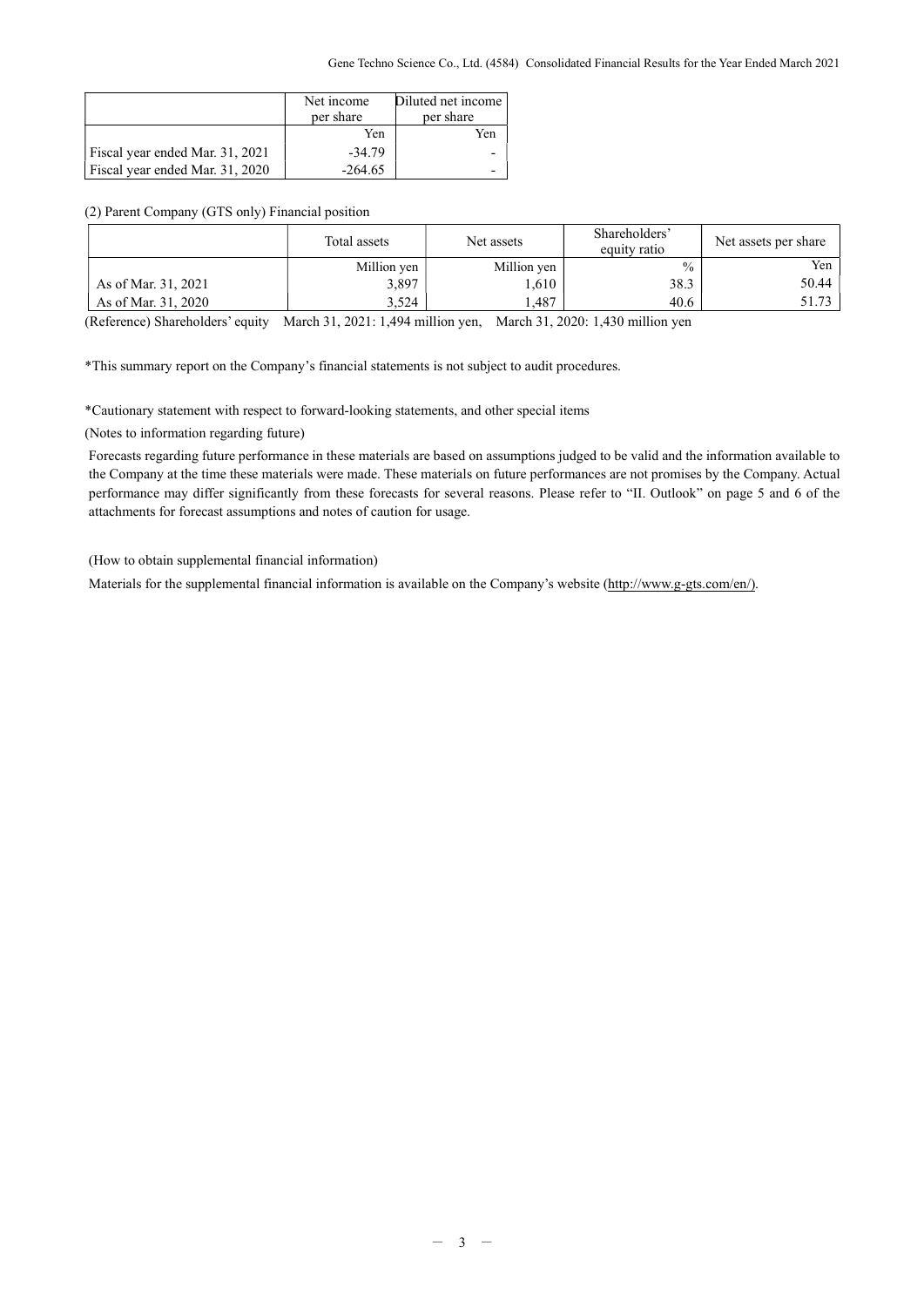# ○Table of Contents of the Attachment

| III. Fundamental policy on adoption of the accounting standards contain the contained contained and the standards of the accounting standards of the standards of the standard standards of the standard standard standard sta |  |
|--------------------------------------------------------------------------------------------------------------------------------------------------------------------------------------------------------------------------------|--|
| IV. Financial statements and notes to financial statements contract to contact the contract of the contract of the contract of the contract of the contract of the contract of the contract of the contract of the contract of |  |
|                                                                                                                                                                                                                                |  |
|                                                                                                                                                                                                                                |  |
|                                                                                                                                                                                                                                |  |
|                                                                                                                                                                                                                                |  |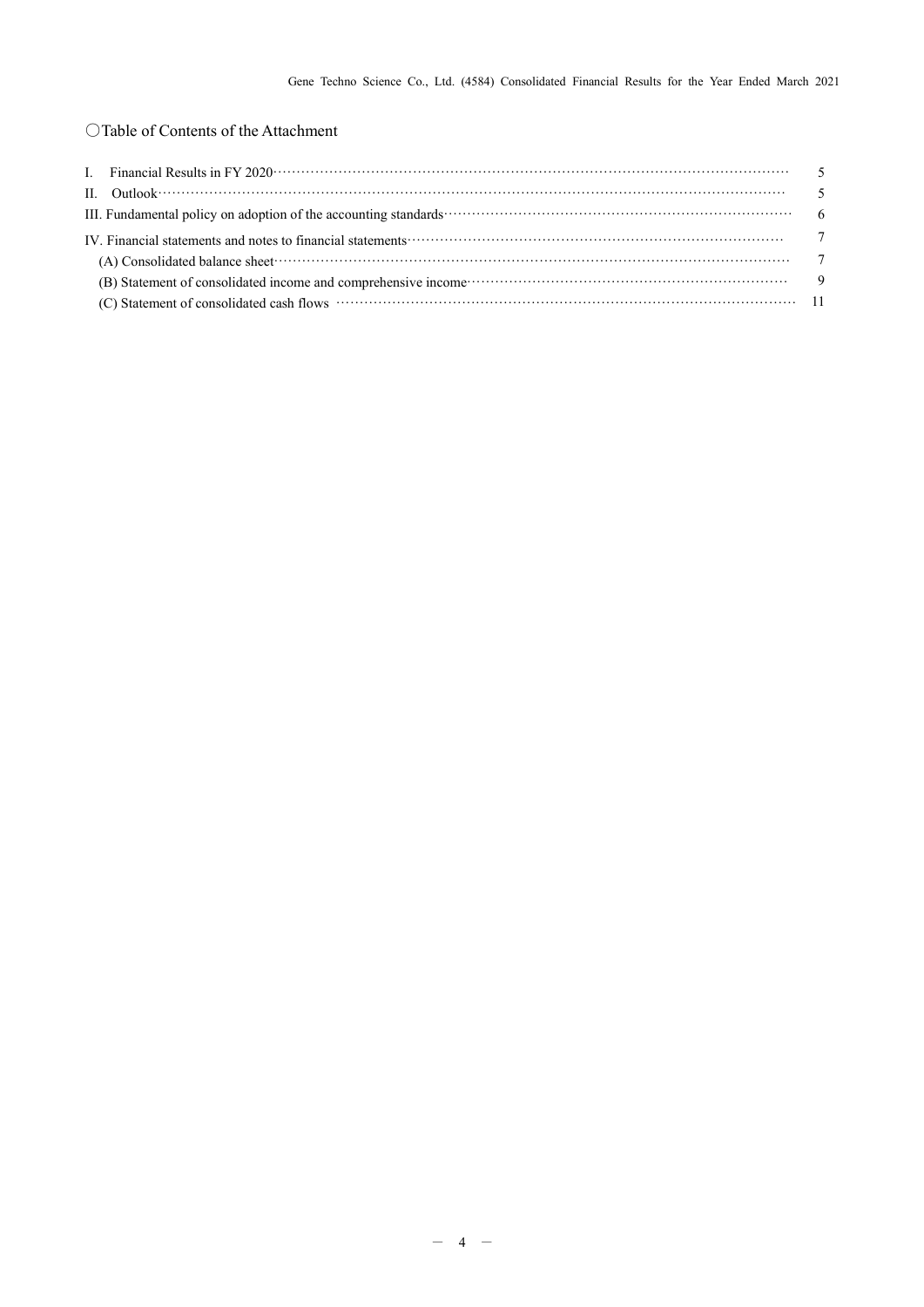### I. Financial Results in FY 2020

As a result of FY 2020, the sales amount was 996,543 thousand yen (7.5% decrease compared to the previous consolidated fiscal year), operational loss was 969,687 thousand yen (operational loss for the previous consolidated fiscal year was 1,161,396 thousand yen), ordinary loss was 991,166 thousand yen (ordinary loss for the previous consolidated fiscal year was 1,187,254 thousand yen) and net loss attributable to owners of the parent was 1,001,461 thousand yen (net loss attributable to owners of the parent for the previous consolidated fiscal year was 7,316,396 thousand yen). There is no impact on business performance due to the COVID-19 pandemic for the end of the current fiscal year.

#### II. Outlook

The consolidated business forecasts for the following year include sales of 1,900,000 thousand yen (the actual sales amount for the current fiscal year was 996,543 thousand yen), operating loss of 1,720,000 thousand yen (the actual operating loss amount for the current fiscal year was 969,687 thousand yen), ordinary loss of 1,740,000 thousand yen (the actual ordinary loss amount for the current fiscal year was 991,166 thousand yen) and net loss attributable to owners of the parent of 1,741,000 thousand yen (the actual net loss amount for the current fiscal year was 1,001,461 thousand yen). The Company will pursue to have better results than the forecasts by working on the opportunities mentioned below.

The sales in the next fiscal year comprise (1) sales of biosimilar products (marketed products) and expansion of profits related to royalties, (2) sales of the product for development of manufacturing process of the fourth biosimilar product aiming to be launched by 2025, and (3) revenue related to the completion of the master cell bank (MCB), which is the basis for commercializing SHED (stem cell human exfoliated deciduous teeth) as regenerative medicine. Therefore, the sales in the next fiscal year estimate at 1,900,000 thousand yen. In addition, (2) and (3) are temporary items required in the development process, and both are classified, for accounting purposes, as sales , which are equivalent to the manufacturing costs. The basis of our mid-to-long term profit structure is the profit related to biosimilars in (1), which maintains the same profit margin of the previous year and will be further improved by investment in cost reduction measures.

As for biosimilar business, Senju Pharmaceutical Co., Ltd. applied for manufacturing and sales in Japan of the biosimilar product in the field of ophthalmic treatment to the Ministry of Health, Labour and Welfare on September 18, 2020, which was jointly developed with the Company (project name: GBS-007), and by continuous investment in future cost reductions, we have been establishing a stable profit base in the biosimilar business. For the increase of the value of the Company, the Company has been pursuing a stable profit and business growth with new biologics business and new biotech business in the cell therapy field of regenerative medicine as future growth drivers.

Accordingly, forecasts for the following year include R&D expenses of 1,800,000 thousand yen (the actual R&D expense for the current fiscal year was 963,868 thousand yen). The main breakdown of these R & D expenses is the development cost for commercial production of GBS-007, clinical trial and final product manufacturing of JRM-001 and this occurs at the final stage of development process temporarily. For JRM-001 and GBS-007, the amount of R&D expenses carried over into FY2021 is included, but this does not affect the original development schedule. Furthermore, to maximize GBS-007 profits in the future, the Company estimates development costs related to cost reduction measures.

As to the investment policy for R&D expenses in the medium term in the future, as mentioned above, it is expected that large-scale investment in major development products will peak out. More Specifically, excluding the temporary and final costs of GBS-007 and JRM-001, mid-to-long term investment in R&D estimates to be between 500 million and 1 billion yen. Based on our project management strategy, the Company will collaborate with partners and effectively control R&D expenses.

As shown in the mid-term strategic plan, the Company will turn profitable in the fiscal year ending March 2023, and after that, the Company continues its research and development activities under the policy of pursuing business growth without making large-scale investments.

The financial forecasts are derived utilizing the currently available information obtained by the Company and are based on assumptions the Company deemed reasonable. The forecasts are by no means guarantees of the Company's performance. The actual results may differ significantly due to various factors. Since it is difficult to properly forecast the impact on business performance due to the COVID-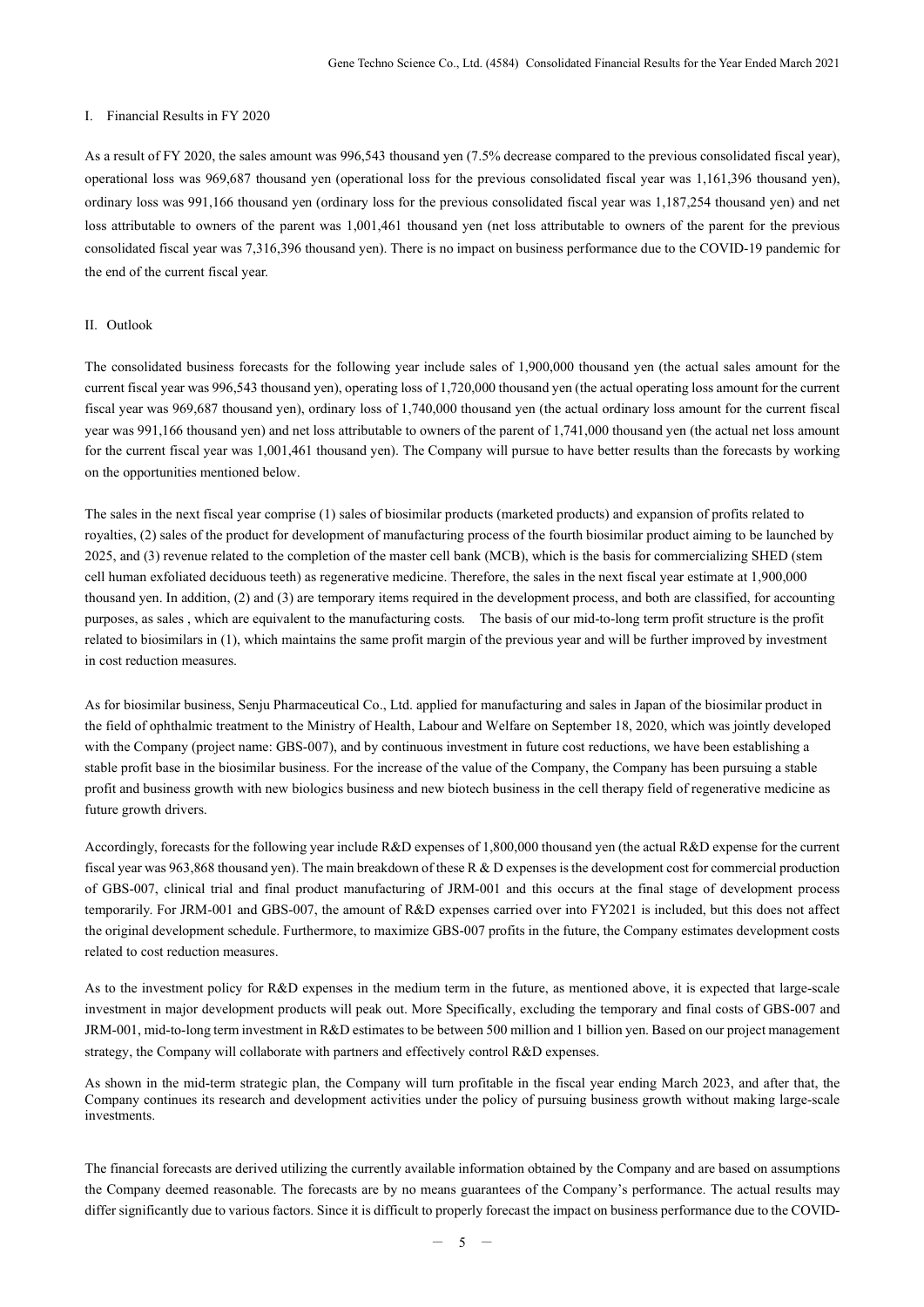Gene Techno Science Co., Ltd. (4584) Consolidated Financial Results for the Year Ended March 2021

19 pandemic, we have not included this impact in our business forecast.

### III. Fundamental policy on adoption of the accounting standards

The Group adopts the Japanese Accounting Standards s by considering various burdens to prepare financial statements based on the International Financial Reporting Standards.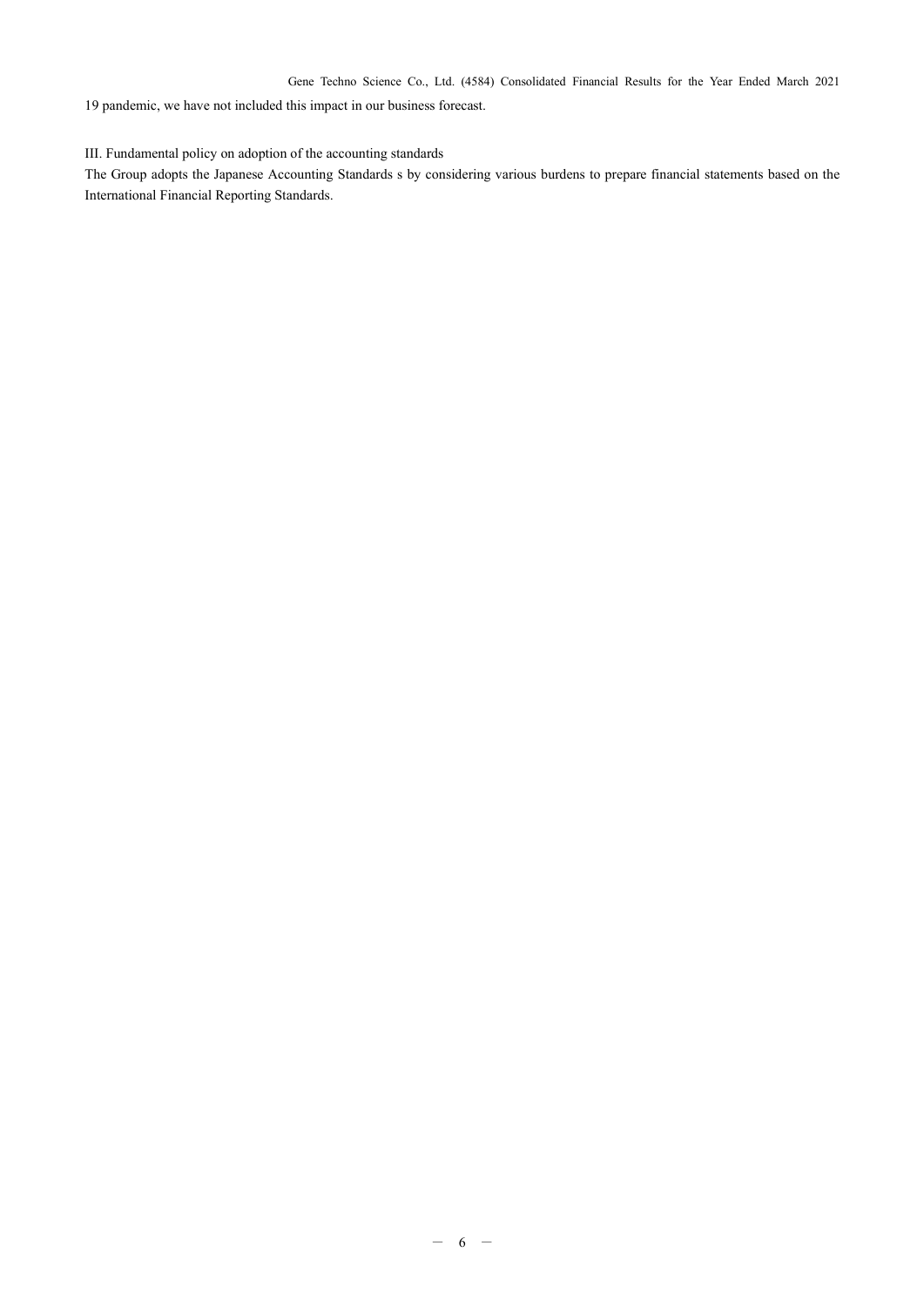# IV. Financial statements and notes to financial statements

(A) Consolidated balance sheet

|                                     |                                                                  | (in thousand yen)                                            |
|-------------------------------------|------------------------------------------------------------------|--------------------------------------------------------------|
|                                     | As of the end of the previous<br>fiscal year<br>(March 31, 2020) | As of the end of the current fiscal<br>year (March 31, 2021) |
| Assets                              |                                                                  |                                                              |
| Current assets                      |                                                                  |                                                              |
| Cash and cash equivalents           | 2,032,575                                                        | 1,461,158                                                    |
| Trade receivables                   | 651,686                                                          | 816,737                                                      |
| Products                            |                                                                  | 70,712                                                       |
| In-process inventory                | 254,260                                                          | 380,039                                                      |
| Advance payments                    | 274,954                                                          | 431,718                                                      |
| Other current assets                | 108,856                                                          | 185,943                                                      |
| Total current assets                | 3,322,333                                                        | 3,346,310                                                    |
| Non-current assets                  |                                                                  |                                                              |
| Tangible fixed assets               |                                                                  |                                                              |
| Building                            | 56,488                                                           | 2,396                                                        |
| Accumulated depreciation            | $-11,636$                                                        | $-698$                                                       |
| Accumulated impairment loss         | $-43,130$                                                        |                                                              |
| Building (net)                      | 1.720                                                            | 1,697                                                        |
| Tools, equipment and fixtures       | 66,343                                                           | 11,500                                                       |
| Accumulated depreciation            | $-23,966$                                                        | $-5,737$                                                     |
| Accumulated impairment loss         | $-42,120$                                                        | $-4,236$                                                     |
| Tools, equipment and fixtures (net) | 256                                                              | 1,526                                                        |
| Total tangible fixed assets         | 1.977                                                            | 3,223                                                        |
| Intangible fixed assets             | 57                                                               |                                                              |
| Investments and other assets        |                                                                  | 2,622                                                        |
| Investment securities               | 249,161                                                          | 563,159                                                      |
| Other assets                        | 18,608                                                           | 18,636                                                       |
| Total investments and other assets  |                                                                  | 581,795                                                      |
|                                     | 267,770                                                          |                                                              |
| Total non-current assets            | 269,805                                                          | 587,641                                                      |
| Total assets                        | 3,592,139                                                        | 3,933,952                                                    |
| Liabilities                         |                                                                  |                                                              |
| <b>Current liabilities</b>          |                                                                  |                                                              |
| Trade payables                      | 8,763                                                            | 109,739                                                      |
| Short-term debts                    | 25,000                                                           |                                                              |
| Accrued expenses                    | 208,370                                                          | 367,817                                                      |
| Income taxes payable                | 46,935                                                           | 28,461                                                       |
| Deposit payable                     | 222,978                                                          | 216,000                                                      |
| Reserve for loss on orders          | 355,243                                                          | 379,243                                                      |
| Other current liabilities           | 13,688                                                           | 13,058                                                       |
| Total current liabilities           | 880,979                                                          | 1,114,319                                                    |
| Non-current liabilities             |                                                                  |                                                              |
| Convertible bonds                   | 600,000                                                          | 500,000                                                      |
| Long-term debts                     | 600,000                                                          | 600,000                                                      |
| Deferred tax liabilities            |                                                                  | 89,491                                                       |
| Allowance for retirement benefits   | 19,320                                                           | 19,755                                                       |
| Other non-current liabilities       | 4,448                                                            |                                                              |
| Total liabilities                   | 1,223,768                                                        | 1,209,246                                                    |
| <b>Total liabilities</b>            | 2,104,748                                                        | 2,323,566                                                    |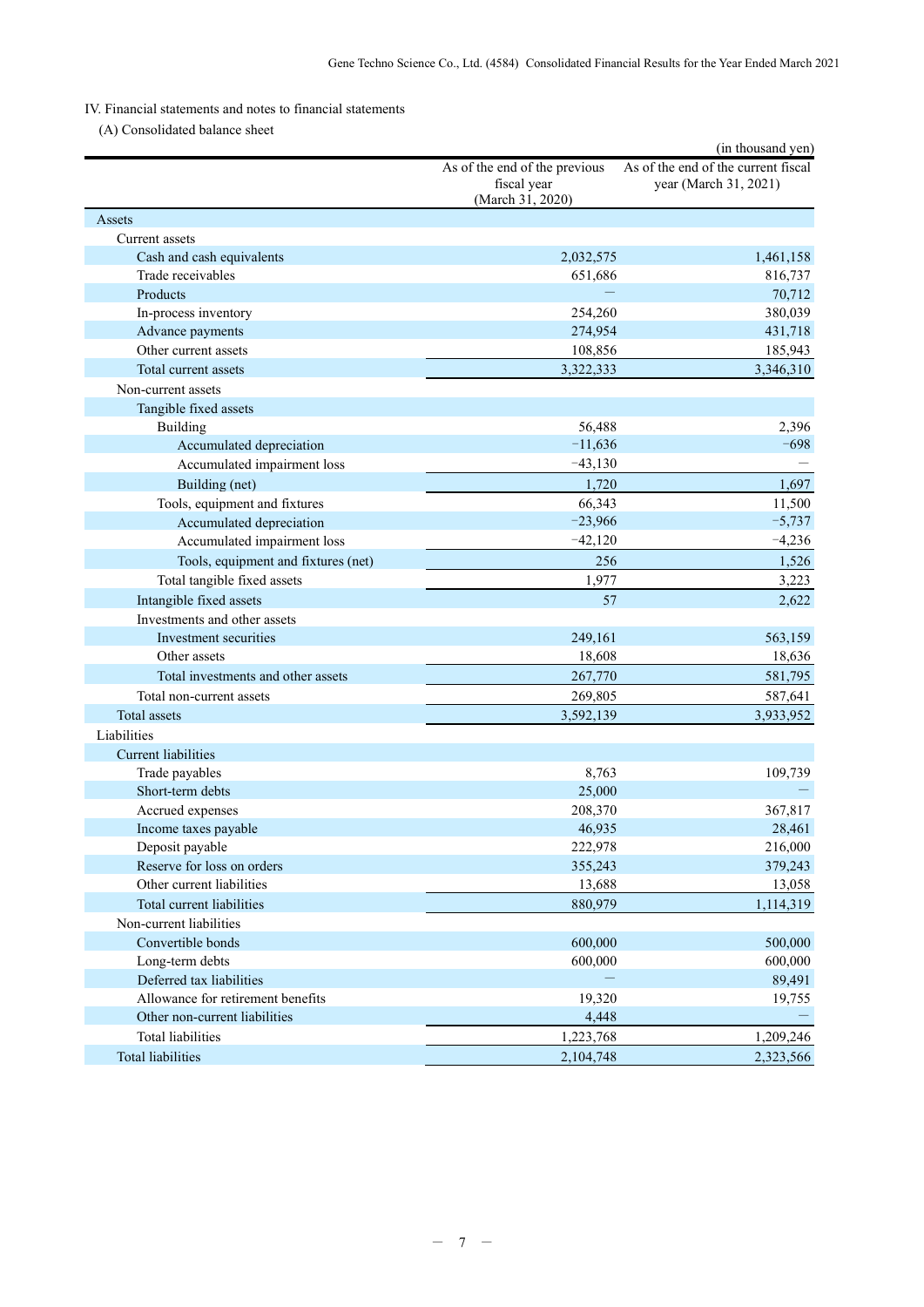|                                                       |                                                                  | (in thousand yen)                                            |
|-------------------------------------------------------|------------------------------------------------------------------|--------------------------------------------------------------|
|                                                       | As of the end of the previous<br>fiscal year<br>(March 31, 2020) | As of the end of the current fiscal<br>year (March 31, 2021) |
| Shareholders' equity                                  |                                                                  |                                                              |
| Shareholders' capital                                 |                                                                  |                                                              |
| Common stock                                          | 611,711                                                          | 1,032,179                                                    |
| Capital surplus                                       | 9,917,311                                                        | 10,337,779                                                   |
| Retained earnings                                     | $-9,077,244$                                                     | $-10,078,706$                                                |
| Treasury stock                                        | $-73$                                                            | $-73$                                                        |
| Total shareholders capital                            | 1,451,704                                                        | 1,291,179                                                    |
| Accumulated other comprehensive income                |                                                                  |                                                              |
| Valuation difference on available-for-sale securities | $-21,540$                                                        | 202,965                                                      |
| Total accumulated other comprehensive income          | $-21,540$                                                        | 202,965                                                      |
| Equity warrants                                       | 57,226                                                           | 116,240                                                      |
| Total shareholders' equity                            | 1,487,390                                                        | 1,610,385                                                    |
| Total liabilities and shareholders' equity            | 3,592,139                                                        | 3,933,952                                                    |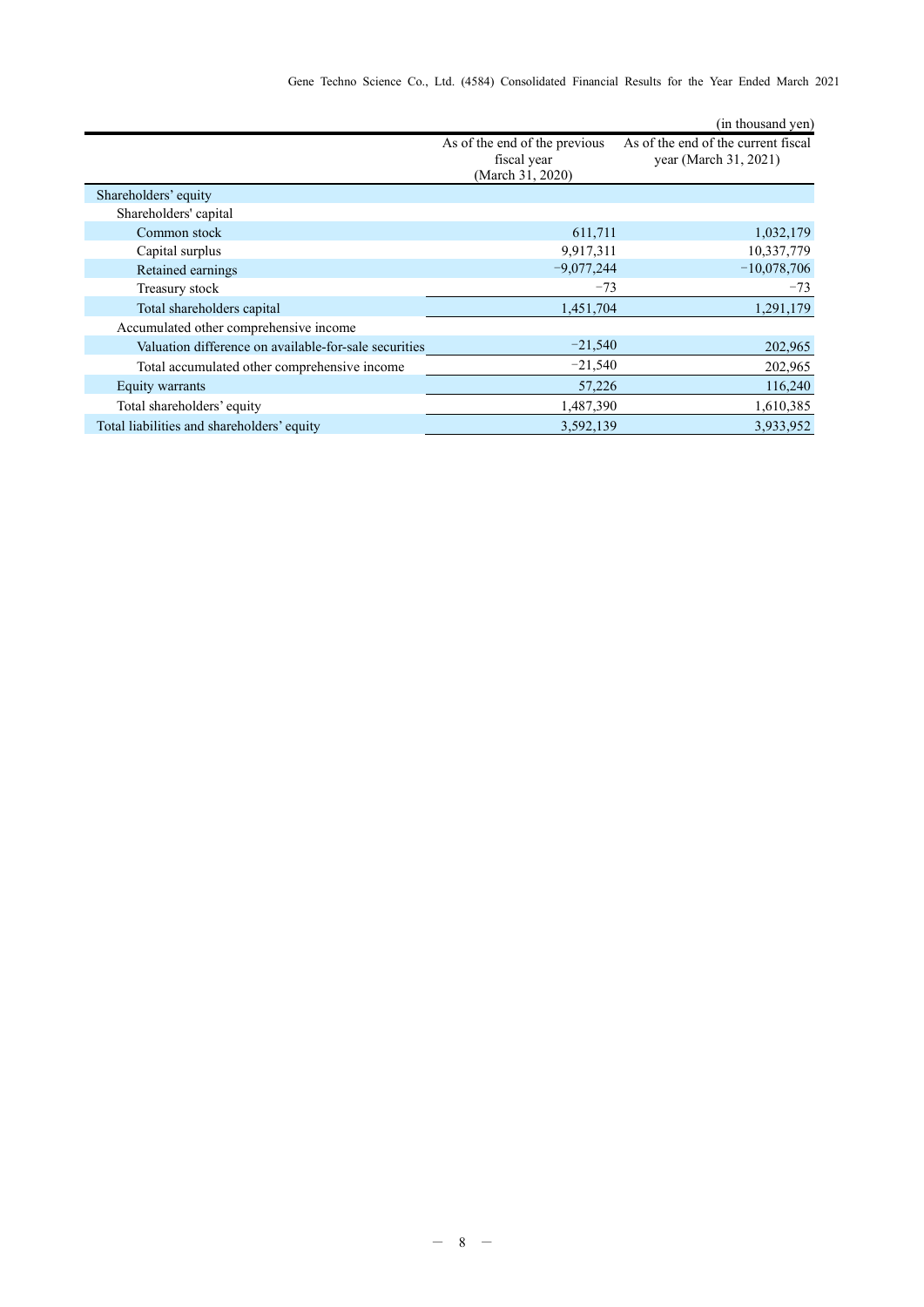# (B) Statement of consolidated income and comprehensive income

(Statement of consolidated income)

|                                                        |                                                              | (in thousand yen)                                                                |
|--------------------------------------------------------|--------------------------------------------------------------|----------------------------------------------------------------------------------|
|                                                        | Previous fiscal year<br>(April 1, 2019 to March 31,<br>2020) | As of the end of the current fiscal<br>year (April 1, 2020 to March 31,<br>2021) |
| Gross sales                                            | 1,077,737                                                    | 996,543                                                                          |
| Cost of goods sold                                     | 653,158                                                      | 119,571                                                                          |
| Gross profit                                           | 424,579                                                      | 876,971                                                                          |
| Selling, general and administrative expenses           |                                                              |                                                                                  |
| Retirement benefits cost                               | 4,800                                                        | 5,040                                                                            |
| Research and development expenses                      | 898,158                                                      | 963,868                                                                          |
| Salaries and allowances                                | 187,716                                                      | 246,723                                                                          |
| Other expenses                                         | 495,301                                                      | 631,027                                                                          |
| Total selling, general and administrative expenses     | 1,585,975                                                    | 1,846,659                                                                        |
| Operating loss                                         | $-1,161,396$                                                 | $-969,687$                                                                       |
| Non-operating income                                   |                                                              |                                                                                  |
| Interest income                                        | 117                                                          | 52                                                                               |
| Income from sale of materials                          |                                                              | 1,000                                                                            |
| Miscellaneous income                                   | 1,380                                                        | 1,499                                                                            |
| Total non-operating income                             | 1,498                                                        | 2,552                                                                            |
| Non-operating expenses                                 |                                                              |                                                                                  |
| Interest expense                                       | 5,207                                                        | 15,688                                                                           |
| Stock issuance expenses                                | 1,847                                                        | 4,534                                                                            |
| Commission paid                                        | 18,000                                                       |                                                                                  |
| Foreign exchange loss                                  | 1,524                                                        | 3,028                                                                            |
| Miscellaneous loss                                     | 776                                                          | 780                                                                              |
| Total non-operating expenses                           | 27,355                                                       | 24,031                                                                           |
| Ordinary loss                                          | $-1,187,254$                                                 | $-991,166$                                                                       |
| Extraordinary gain                                     |                                                              |                                                                                  |
| Profits on Investment securities sold                  | 4,419                                                        |                                                                                  |
| Reversal of equity warrant                             | 1,173                                                        |                                                                                  |
| Total extraordinary gain                               | 5,592                                                        |                                                                                  |
| <b>Extraordinary</b> loss                              |                                                              |                                                                                  |
| Loss on retirement of fixed assets                     | 854                                                          | $\mathbf{0}$                                                                     |
| Loss on sales of stocks of subsidiaries and affiliates |                                                              | 7,064                                                                            |
| Impairment loss                                        | 5,982,139                                                    | 1,449                                                                            |
| Loss in relation to the acquisition phase              | 149,600                                                      |                                                                                  |
| Total extraordinary loss                               | 6,132,594                                                    | 8,513                                                                            |
| Net loss for the year before taxes adjustments         | $-7,314,255$                                                 | $-999,680$                                                                       |
| Corporate, residential and enterprise taxes            | 2,140                                                        | 1,781                                                                            |
| Total corporate and other taxes                        | 2,140                                                        | 1,781                                                                            |
| Net loss for the year                                  | $-7,316,396$                                                 | $-1,001,461$                                                                     |
| Net loss attributable to owners of the parents         | $-7,316,396$                                                 | $-1,001,461$                                                                     |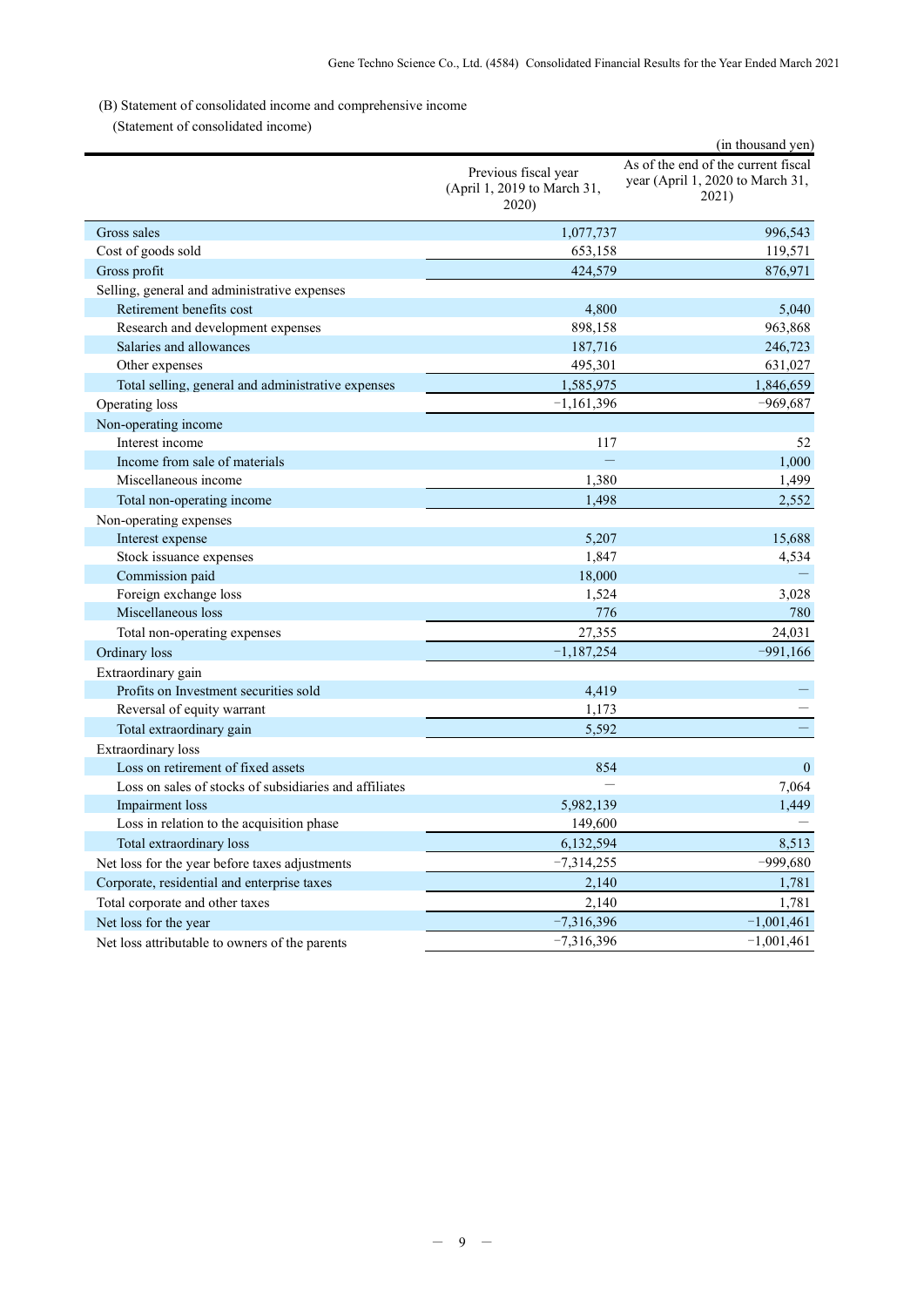|                                                                   |                                                              | (in thousand yen)                                                                |
|-------------------------------------------------------------------|--------------------------------------------------------------|----------------------------------------------------------------------------------|
|                                                                   | Previous fiscal year<br>(April 1, 2019 to March 31,<br>2020) | As of the end of the current<br>fiscal year (April 1, 2020 to<br>March 31, 2021) |
| Net loss for the year                                             | $-7,316,396$                                                 | $-1,001,461$                                                                     |
| Other comprehensive income                                        |                                                              |                                                                                  |
| Valuation difference on available-for-sale securities             | $-23,151$                                                    | 224,505                                                                          |
| Total other comprehensive income                                  | $-23,151$                                                    | 224,505                                                                          |
| Comprehensive income for the year                                 | $-7,339,548$                                                 | $-776,955$                                                                       |
| (breakdown)                                                       |                                                              |                                                                                  |
| Comprehensive income attributable to owners of the<br>parent      | $-7,339,548$                                                 | $-776,955$                                                                       |
| Comprehensive income attributable to non-controlling<br>interests |                                                              |                                                                                  |